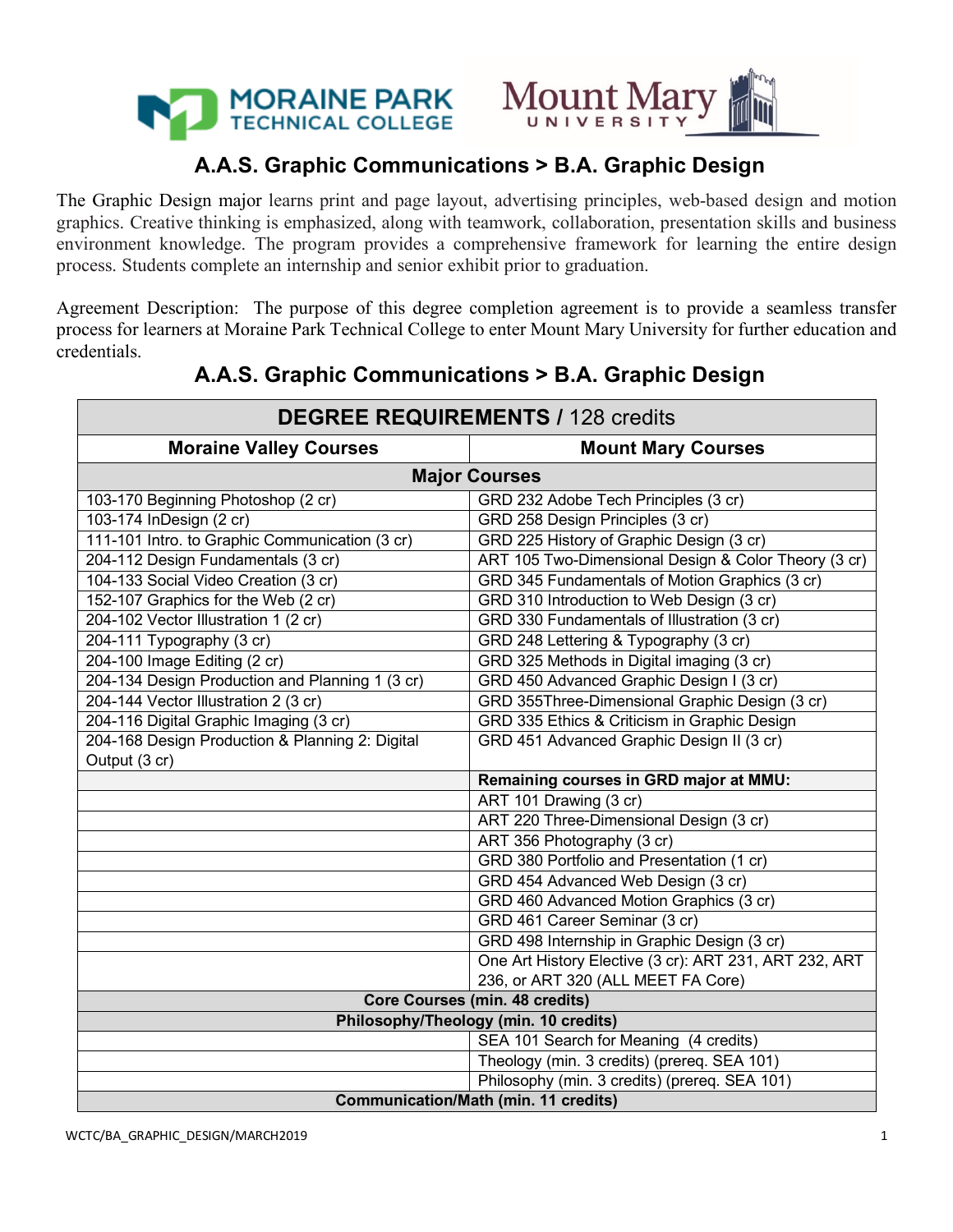|                                                                                                                       | Composition (min. 3 credits: ENG 120 required)                                                                                                     |
|-----------------------------------------------------------------------------------------------------------------------|----------------------------------------------------------------------------------------------------------------------------------------------------|
| 801-136 English Composition I                                                                                         | ENG 110 Composition I (pre-req for 120 only)                                                                                                       |
|                                                                                                                       | <b>ENG 120 Composition II</b>                                                                                                                      |
|                                                                                                                       | <b>Communication (min. 2 credits)</b>                                                                                                              |
| 801-196 Oral/Interpersonal Communications (3 cr) OR                                                                   | COM 104 Public Speaking                                                                                                                            |
| 801-198 Speech                                                                                                        |                                                                                                                                                    |
|                                                                                                                       | Mathematics requirement (min. 3 credits at level 104<br>or higher)                                                                                 |
| 804-107 Mathematics                                                                                                   | MAT 101 Prealgebra (prereq for MAT 104)                                                                                                            |
| 804- xxx Verify match                                                                                                 | MAT 104 Contemporary Mathematics -MMU Core<br>Requirement                                                                                          |
|                                                                                                                       | World Language (min. 3 credits)                                                                                                                    |
|                                                                                                                       | <b>Communication/Math option</b>                                                                                                                   |
| Literature/Fine Arts (min. 9 credits) There are many courses that meet this requirement.                              |                                                                                                                                                    |
|                                                                                                                       | Fine Arts (min. 3 credits) (met in major)                                                                                                          |
|                                                                                                                       | Literature (min. 3 credits)                                                                                                                        |
| Option: Minimum 2 credits to complete the 9 credits required for the Core Literature and Fine Arts.<br>(Met in Major) |                                                                                                                                                    |
| Humanistic (min. 9 credits)                                                                                           |                                                                                                                                                    |
|                                                                                                                       |                                                                                                                                                    |
|                                                                                                                       |                                                                                                                                                    |
|                                                                                                                       | History (min. 3 credits)                                                                                                                           |
| 809-196 Intro to Sociology or Social Science Courses                                                                  | Behavioral/Social Science (min. 3 credits)<br>SOC 101 Intro to Sociology                                                                           |
| (multiple options accepted. See WTCS agreements)<br>809-198 Intro to Psych or multiple Behavioral Science             | PSY 103 Intro to Psychology                                                                                                                        |
| (Course See WTCS agreements)                                                                                          | <b>BUS 301 Microeconomics</b>                                                                                                                      |
|                                                                                                                       | Option (min. 3 credits) Choose three additional credits from any of the courses listed above<br>under either Behavioral/Social Science or History. |
|                                                                                                                       | <b>Natural Sciences (min. 3 credits)</b>                                                                                                           |
|                                                                                                                       | Elective credits (counting toward min. 128)                                                                                                        |
| 103-159 Computer Literacy (1)                                                                                         | Bus 111 (possible match for a minor in Business)                                                                                                   |
| 204-181 Prepress Process Color (3 cr)                                                                                 |                                                                                                                                                    |
| 204-105 Designing for Mobile Platforms (3 cr)                                                                         |                                                                                                                                                    |
| 196-189 Team Building and Problem Solving (3)<br>890-101 College 101 (2 cr)                                           |                                                                                                                                                    |

*\*This chart represents only those courses required for an AAS in Graphic Communications from Moraine Park Technical College. A student may have accrued more credits, and up to 72 credits will be granted for courses at Moraine Park Technical College in which a student has earned a grade of "C" (2.0) or better*